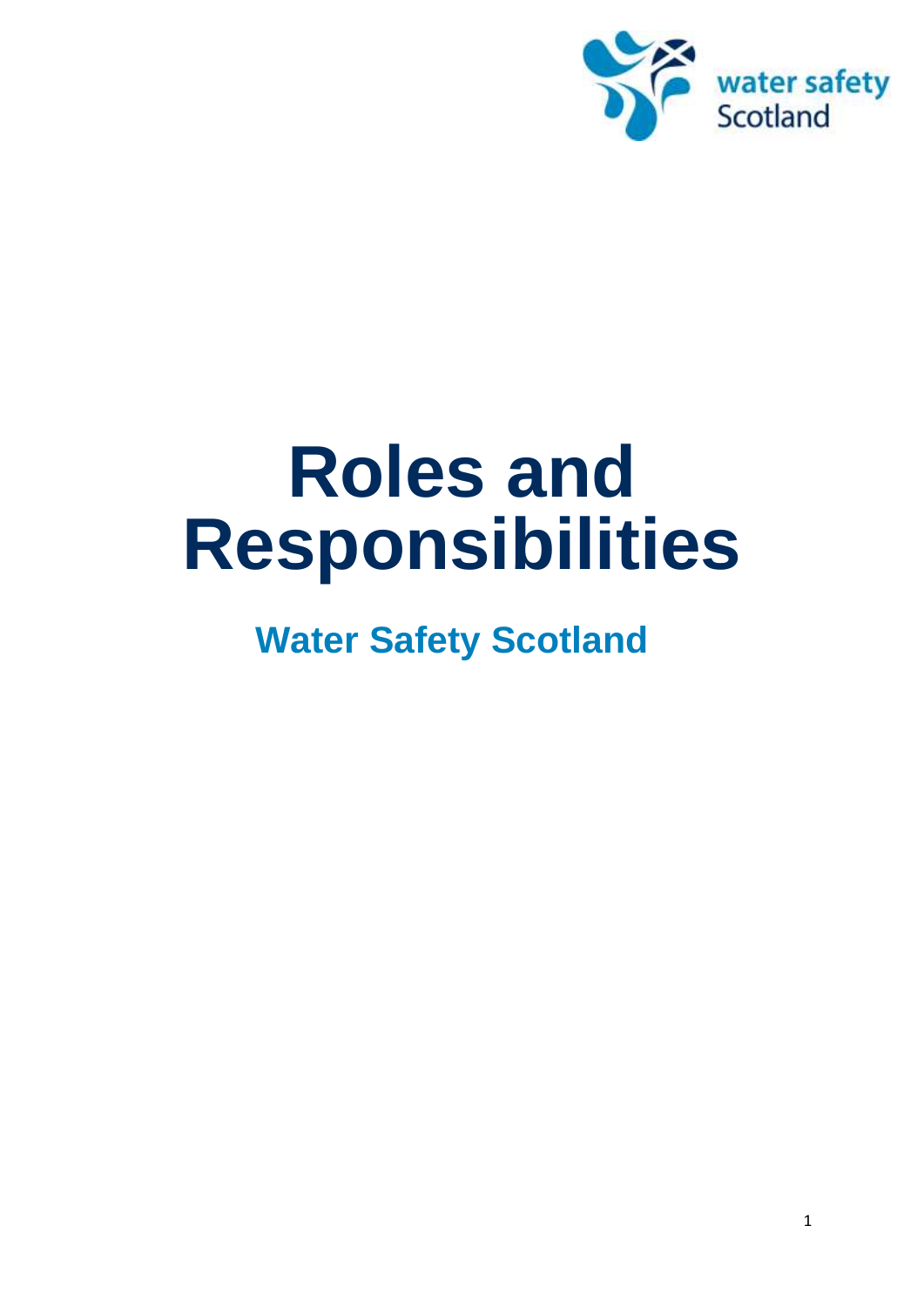## **Document History**

#### **Approval by Water Safety Scotland Steering Group:**

| <b>Date</b> | <b>Version</b> |
|-------------|----------------|
| 07/07/2017  |                |
| 29/03/2018  | ┍              |
| 22/05/2019  | 3              |
| 24/10/2019  |                |
| 02/12/2019  | 5              |

**Approval by Chair of Water Safety Scotland:**

MOD A:S

04/02/2020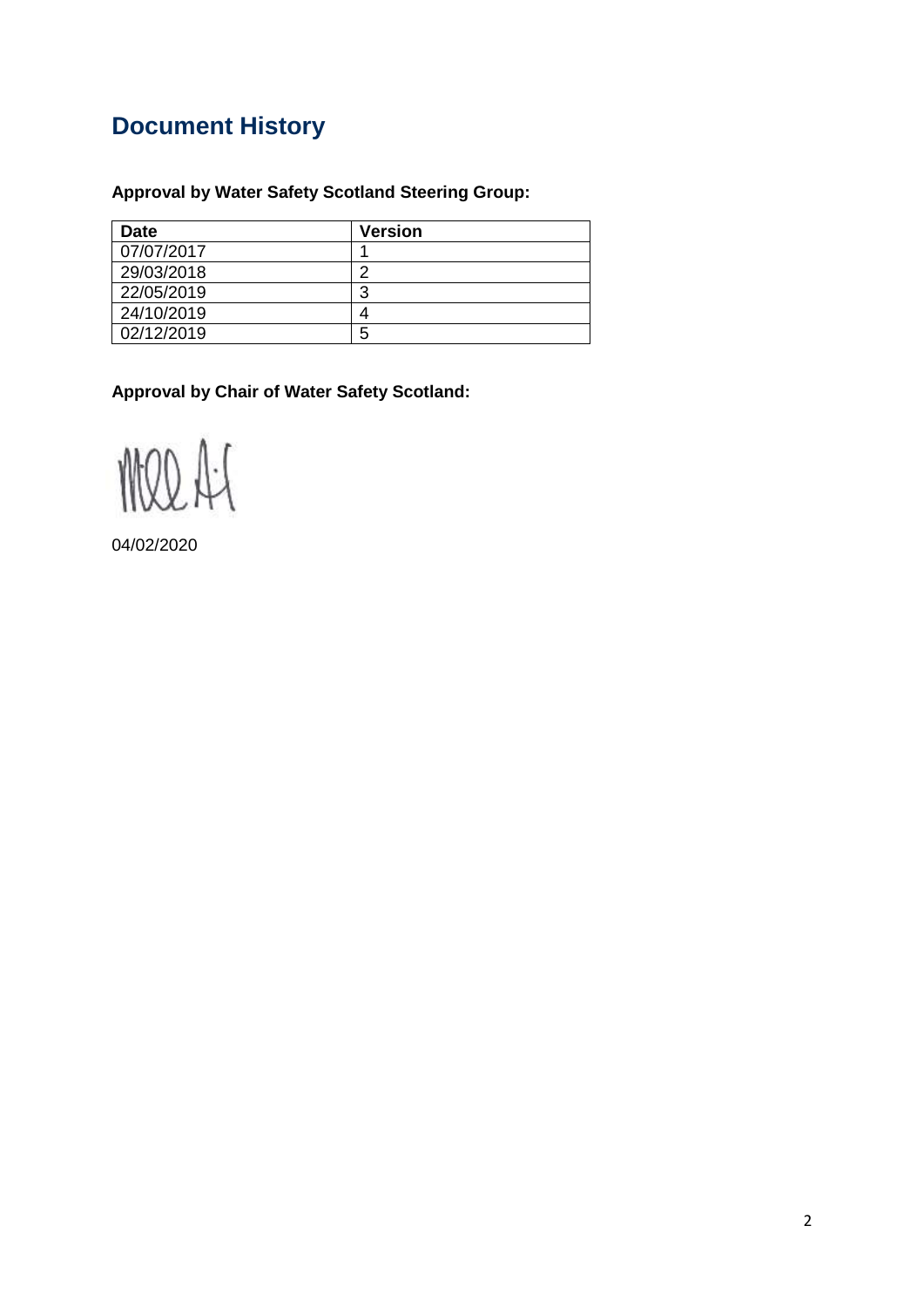## **Roles and Responsibilities**

This document provides the roles and responsibilities of the Steering Group of Water Safety Scotland and individual organisations (where appropriate). This document should be read in conjunction with the Terms of Reference and forms part of Water Safety Scotland's governance.

#### **The Steering Group**

The Steering Group supports Water Safety Scotland and works to plan and promote its main objectives. Made up of the Chair, Vice Chair and Secretariat, who in addition to their specific roles, also function as a Steering Group and share overall accountability for WSS. Decisions made must include all three members and are therefore liable in equal proportion.

In special circumstances where the Steering Group fails to reach a satisfactory decision or the subject matter requires extra insight; the issue will be presented to the main Water Safety Scotland group for a vote.

#### **Key Responsibilities**

- Accountability for Water Safety Scotland and the implementation of Scotland's Drowning Prevention Strategy
- Acting in a critical manner to ensure the governance framework/documents are complied with
- Updating the Terms of Reference and other Governance documents (when applicable)
- Manage and monitor branding in line with guidelines and governance
- Reviewing minutes for all group and subgroup meetings
- Responsibility to share Water Safety Scotland communications with the Steering Group e.g. events, key meetings (within five working days)
- Member engagement and management
- Approval and support of new subgroups and working groups
- Responsibility for ensuring that social media accounts are relevant and fair
- Producing an annual report on Water Safety Scotland for members and the public

Any member of the WSS steering group who is engaged in an activity which could be perceived as lobbying and includes reference to Water Safety Scotland must ensure that other members of the Steering Group are made aware within five working days.

#### **Chair**

The Chair's purpose is to provide leadership to ensure Water Safety Scotland's aims are achieved within the rules of the governing documents (Terms of Reference, Branding Guidelines, Memorandums of Understanding and other governance articles). The Chair represents Water Safety Scotland publically as the figurehead.

#### **Key Responsibilities**

- Responsibility for planning main group meetings, agendas and reviewing minutes
- Representing the group to external organisations (with approval from Steering Group) including the NWSF and Building Safer Communities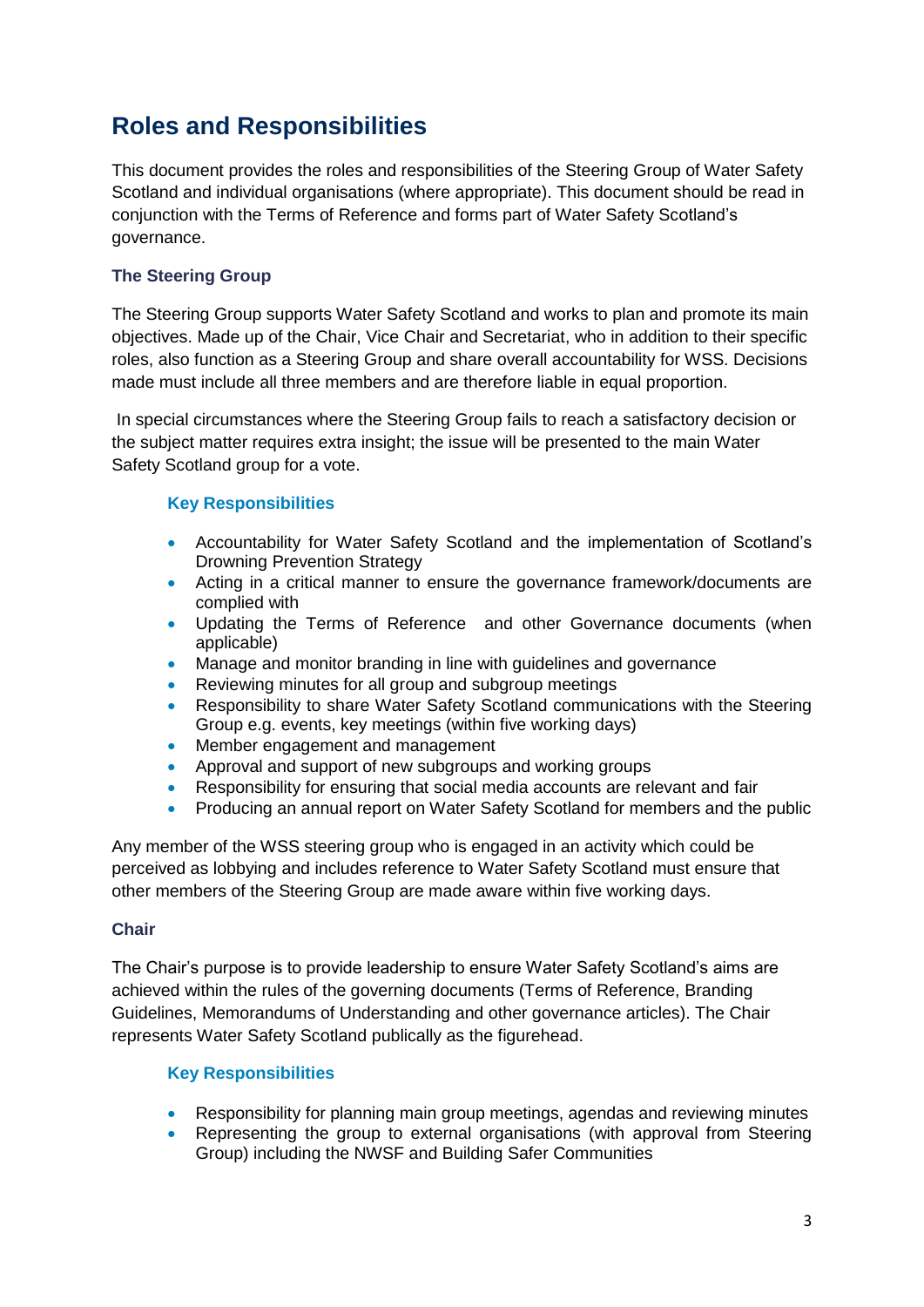- Responsibility for contacting new members to join WSS (in line with the membership process)
- **Ensuring sufficient consideration of issues**
- Promoting consensus among members
- Chairing the main group meetings.

#### **Vice Chair**

The Vice Chair assumes the role and responsibilities of the chairperson in their absence. In addition to this, the Vice Chair has specific responsibilities within Water Safety Scotland.

#### **Key Responsibilities**

- Supporting the planning of main meetings, agendas and reviewing minutes
- Consultation for the representation of WSS at external events representing WSS as the figurehead at external events when delegated
- Delegated responsibility for contacting new members to join WSS (in line with the membership process)
- Any other Chair task which has been delegated and agreed

#### **Secretariat**

The Secretariat's purpose is to support the functionality of Water Safety Scotland. The Secretariat is the reference point for the Chair, Vice Chair and other Water Safety Scotland members.

#### **Key Responsibilities**

- Supporting the planning of main meetings, agendas and reviewing minutes
- Ensuring effective communication with members e.g. sending notice of main group meetings, publishing minutes and dealing with correspondence
- Maintaining effective records and membership lists in line with the membership process
- Tracking Steering Group and main meetings' action items and report status at meetings

#### **Subgroups**

Each subgroup should elect a chair and a minute taker. The chair of the subgroup has the following responsibilities:

#### **Key Responsibilities**

- Responsibility for planning Subgroup meetings, agendas and reviewing minutes
- Chairing Subgroup meetings
- Ensuring that minutes, actions and a position table are recorded and sent to the Steering Group for approval before being sent to the Subgroup

#### **Specific Organisational Roles**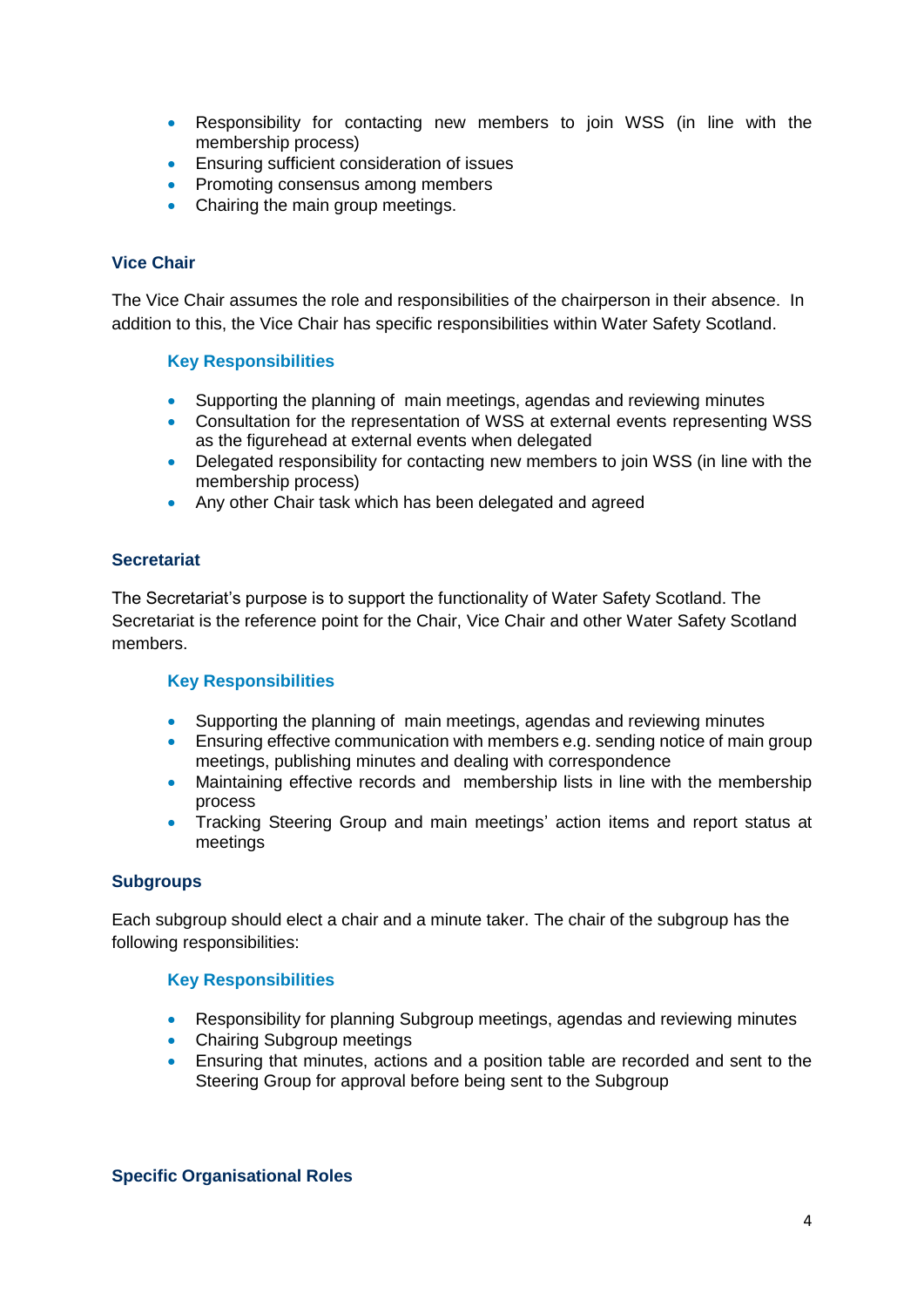In addition to the roles of the steering group, individual organisations also hold specific roles and responsibilities. These are detailed below:

#### **RNLI**

- Accountability for updating Water Safety Scotland Facebook page
- Supporting and promoting WAID as the key data source for drowning statistics
- Responsibility for the Recreation, YCW2020 and Suicide subgroups

#### **RoSPA**

- Accountability for updating and managing the Water Safety Scotland website
- Accountability for updating twitter
- Supporting and promoting WAID as well as carrying out any specific Scotland data requests (under the approval of NWSF)
- Responsibility for the Data subgroup and Policy procedure
- Responsibility and management of press interest e.g. press releases

#### **Scottish Fire and Rescue Service**

- Supporting and promoting WAID as the key data source for drowning statistics
- Responsibility for the Education subgroup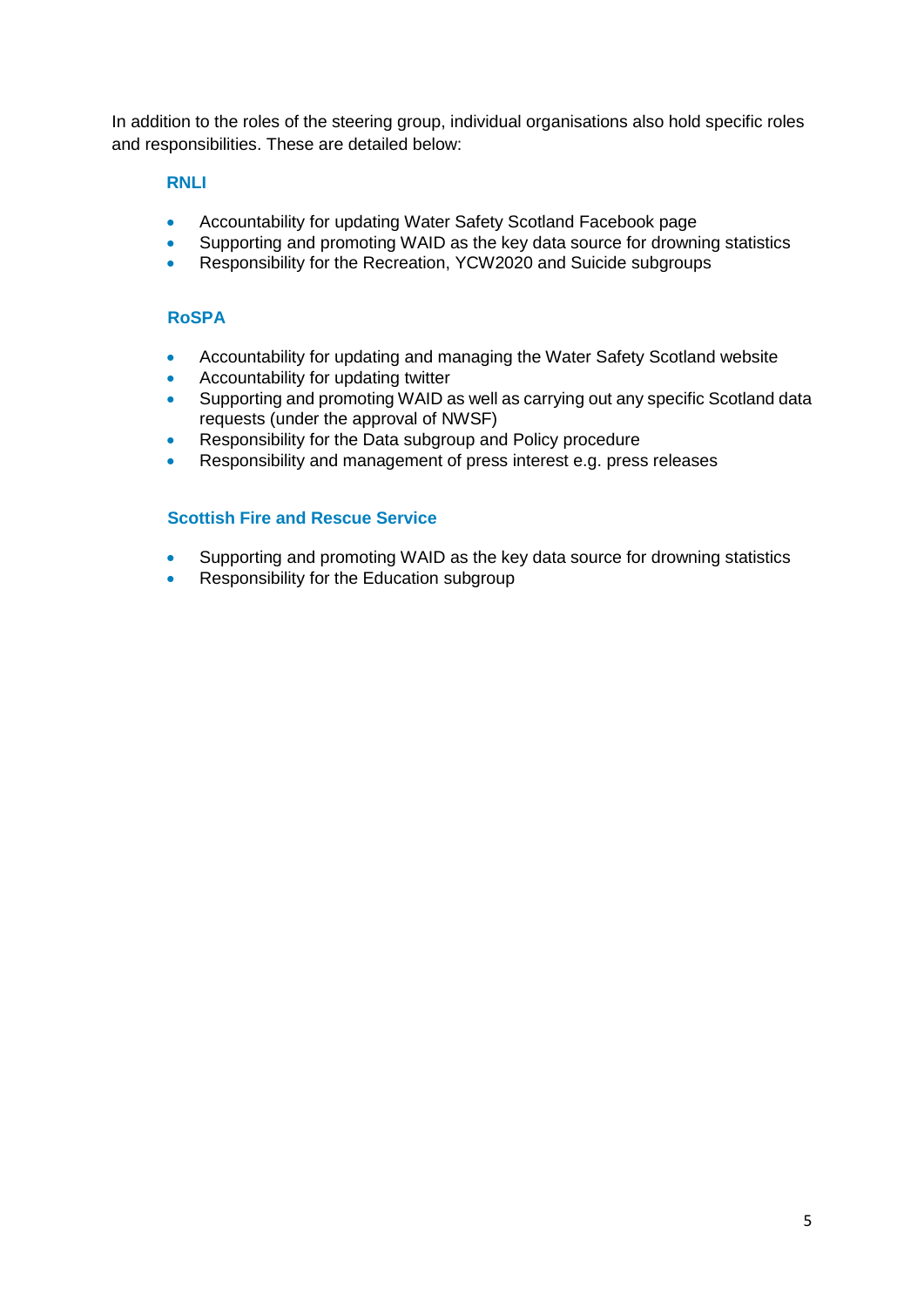#### **Appendix 1: RASCI**

RASCI Responsibility Matrix is a method to help assign responsibility to a specific task. The following roles are applicable:

- **R** Responsible who is responsible for carrying out the task?
- **A** Accountable who is accountable for the task?
- **S** Support who helps to support the task?
- **C** Consulted who consults over the task?
- **I** Informed who should be kept informed about the task?

**See below for Water Safety Scotland's RASCI Matrix.**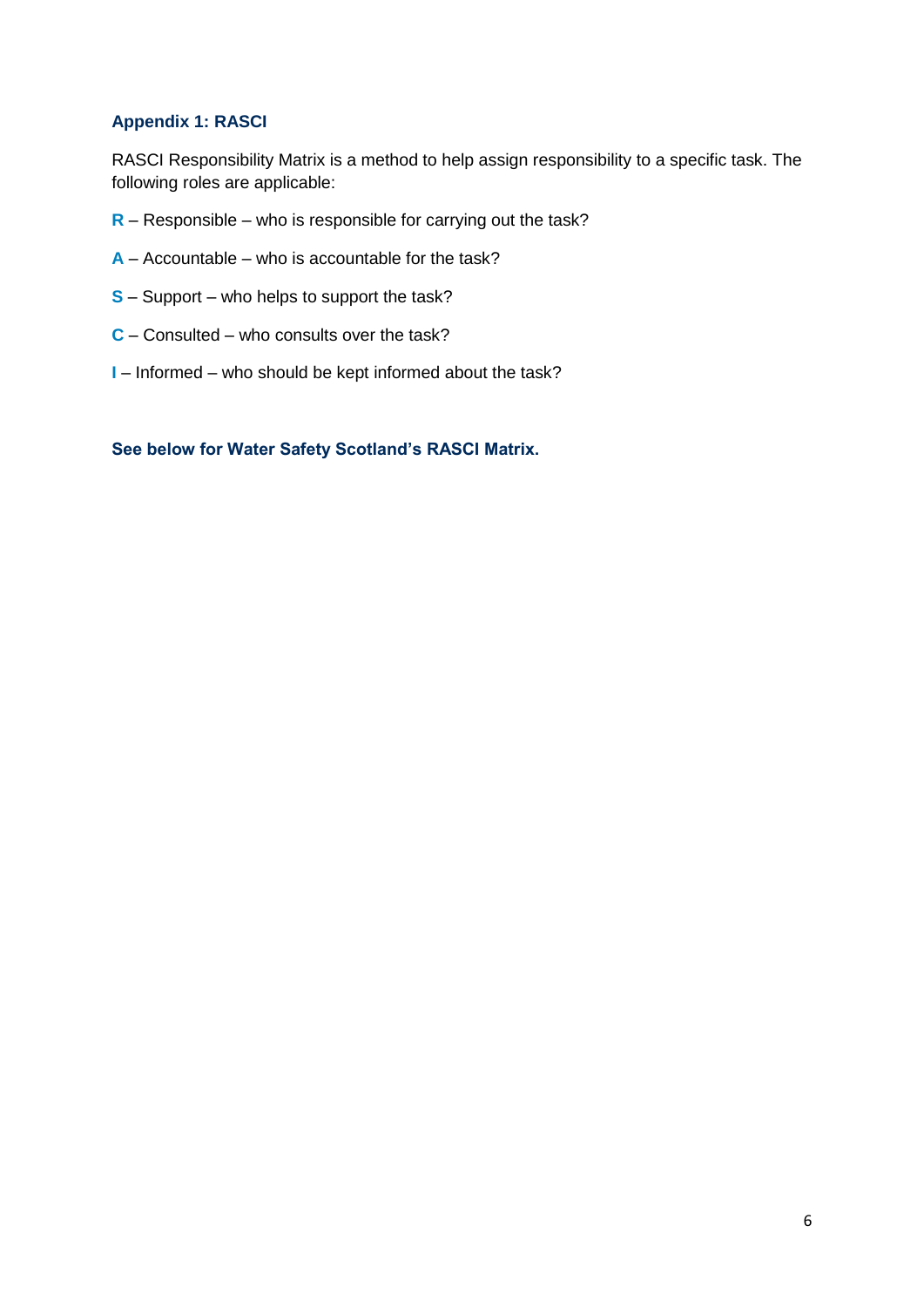#### **RASCI Matrix – Water Safety Scotland**

| <b>Step</b>     | <b>Tasks</b>                                    | <b>Steering</b><br>Group | Chair          | <b>Vice</b><br><b>Chair</b> | <b>Secretariat</b> | <b>RNLI</b>             | <b>RoSPA</b>            | <b>SFRS</b>             | <b>Strategy</b><br><b>Subgroup</b> | <b>Main</b><br>Group | <b>Subgroups</b>        |
|-----------------|-------------------------------------------------|--------------------------|----------------|-----------------------------|--------------------|-------------------------|-------------------------|-------------------------|------------------------------------|----------------------|-------------------------|
| 1               | <b>Decision Making</b>                          | $\mathbf{A}$             | $\blacksquare$ | $\overline{a}$              | $\blacksquare$     | $\mathsf{R}$            | $\overline{\mathsf{R}}$ | $\overline{\mathsf{R}}$ | $\blacksquare$                     |                      | $\blacksquare$          |
| $\mathbf{2}$    | Implementation of<br><b>SDPS</b>                | A                        |                | $\blacksquare$              | $\blacksquare$     | $\mathbf{s}$            | $\mathbf{s}$            | $\mathbf S$             | $\mathsf{R}$                       | $\mathbf C$          | $\mathsf{R}$            |
| 3               | Governance<br>compliance                        | A                        | R              | $\mathsf{R}$                | $\mathsf{R}$       | S                       | $\overline{\mathbf{s}}$ | $\mathbf{s}$            | $\overline{\mathbf{s}}$            | $\mathbf{s}$         | S                       |
| 4               | <b>Governance Updates</b>                       | $\boldsymbol{A}$         | $\blacksquare$ | $\blacksquare$              | $\blacksquare$     | $\mathsf{R}$            | $\mathsf{R}$            | $\mathsf{R}$            | $\blacksquare$                     | $\mathbf C$          | $\blacksquare$          |
| 5               | Monitor and Manage<br>Logo & Branding           | $\mathbf{A}$             |                | $\blacksquare$              |                    | $\overline{\mathsf{R}}$ | $\overline{\mathsf{R}}$ | $\overline{\mathsf{R}}$ | $\blacksquare$                     |                      |                         |
| $6\phantom{1}6$ | Membership<br>engagement                        | $\mathbf{A}$             | $\mathsf{R}$   | S                           | I                  | $\blacksquare$          | $\blacksquare$          | $\blacksquare$          | $\blacksquare$                     | $\blacksquare$       | $\blacksquare$          |
|                 | Membership database                             | $\mathbf{A}$             |                |                             | $\mathsf{R}$       | $\blacksquare$          | $\blacksquare$          | $\blacksquare$          | $\blacksquare$                     | $\blacksquare$       | $\blacksquare$          |
| 8               | Planning of main group<br>meetings              | $\boldsymbol{A}$         | R              | $\mathbf S$                 | $\mathbf{s}$       | $\blacksquare$          | $\blacksquare$          | $\blacksquare$          | $\blacksquare$                     | $\blacksquare$       | $\blacksquare$          |
| 9               | Review of minutes<br>(including subgroups)      | $\boldsymbol{A}$         | $\blacksquare$ | $\blacksquare$              | $\blacksquare$     | $\blacksquare$          | $\blacksquare$          | $\blacksquare$          | $\blacksquare$                     | $\blacksquare$       | $\blacksquare$          |
| 10              | Action Tracking- main<br>group & steering group | $\boldsymbol{A}$         | $\mathbf{s}$   | S                           | $\mathsf{R}$       | $\blacksquare$          | $\blacksquare$          | $\blacksquare$          | $\overline{\mathbf{s}}$            | $\mathbf{s}$         | $\overline{\mathbf{s}}$ |
| 11              | Approval of new<br>subgroups                    | $\boldsymbol{A}$         | $\blacksquare$ | $\blacksquare$              |                    | $\blacksquare$          | $\blacksquare$          | $\blacksquare$          |                                    | I                    |                         |
| 12              | <b>Education Subgroup</b>                       | $\boldsymbol{A}$         | $\blacksquare$ | $\blacksquare$              | $\blacksquare$     | $\mathbf C$             | $\overline{\mathbf{c}}$ | $\mathsf{R}$            |                                    | ı                    | $\mathbf{s}$            |
| 13              | <b>Suicide Prevention</b><br>Subgroup           | A                        | $\blacksquare$ | $\blacksquare$              | $\blacksquare$     | $\mathsf{R}$            | $\mathbf c$             | C                       | $\blacksquare$                     | L                    | S                       |
| 14              | Policy procedure                                | A                        | $\blacksquare$ | $\blacksquare$              | $\blacksquare$     | $\mathbf C$             | $\overline{\mathsf{R}}$ | Ċ                       |                                    |                      | $\blacksquare$          |